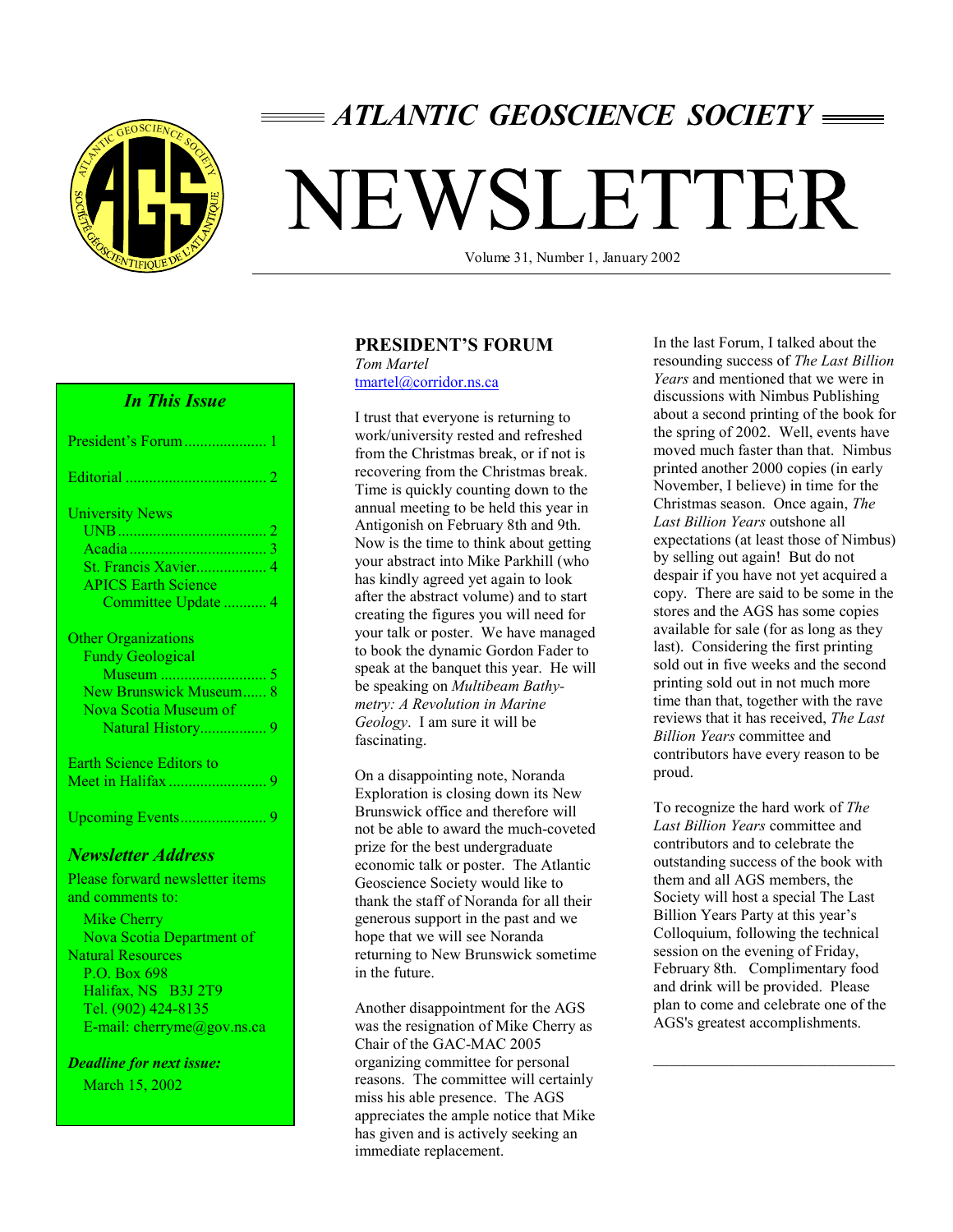#### **EDITORIAL – WHITHER GEOLOGICAL SURVEYS IN CANADA?**

*Mike Cherry*  cherryme@gov.ns.ca

In December, the government of British Columbia announced results of a "core services review", which was undertaken to "refocus government and ensure non-core activities and functions are eliminated". Among the impacts of this review, the Ministry of Energy and Mines has been authorized to "focus efforts on fostering investment in the province". For the British Columbia Geological Survey, this means the elimination of regional geologists, a major reduction in staffing (a small group of geologists will be retained to focus on "marketing") and a change to operating geoscience programs by means of a "focused public-private partnership model".

The BC government has argued that non-core services must be eliminated in order to identify additional resources for health, education and welfare (health consumes 40% of the budget). It's certainly easier to eliminate something that the public doesn't understand than something it perceives as important. Geological surveys probably fall into the former category.

The merits of the BC decision are debatable. They may, however, have implications for the future of other geological surveys in Canada and it is appropriate, therefore, to review just what these organizations provide to their governments.

In 1997, the Intergovernmental Working Group on the Mining Industry - a federal-provincialterritorial committee of Assistant Deputy Ministers responsible for mineral resources - commissioned a government-industry task group to report on alternative funding models for geological surveys. The report, which is available in Volume 16 of the Provincial Geologist's Journal, concluded that retaining geological

surveys as parts of government departments would best preserve their most important characteristics. The report lists these characteristics as follows:

*Objectivity and credibility – Canada's surveys have a reputation of being objective, impartial providers of accurate information, knowledge and expertise. This reputation enables them to deal effectively with private sector clients that range from individual prospectors through multinational companies, as well as with decision-makers within government and non-government organizations (NGOs).* 

*Continuity of expertise – The geoscientists of the surveys are an invaluable resource because of their knowledge of the geology and resources of their jurisdiction. This knowledge goes far beyond the data and information provided by maps and reports, and can only be acquired through many years of work in the same jurisdiction.* 

*Strategic, long term planning – Strategic planning and delivery of programs allows the surveys to address both short term, high priority needs of both private sector clients and governments, and long term needs for a comprehensive geoscience knowledge base for their entire jurisdiction.* 

*Influence on government policy decisions – As parts of government departments, the geological surveys currently have an important ability to be part of decisions within government that affect the mineral industry.* 

*Delivery of other programs – Canada's geological surveys are a significant, and often the sole, source of geoscience data, information and expertise that is used outside of the mineral resource industries. Examples of these important contributions include the national seismological network (earthquakes and participation in the international program to monitor nuclear* 

*explosions), environmental studies (including major contributions to studies of climate change and metals in the environment), geomagnetism, marine geoscience, and amelioration of risks from natural hazards (floods, earthquakes, tsunamis, landslides).* 

Can the British Columbia government provide these services to its citizens without a permanent geological survey? If not, will they be missed? Can public – private partnerships, which usually include some privileged access to the information gathered in the project for the private sector partner, work in geoscience? What will be the long term impact of the absence of knowledgeable, dedicated staff on the value of the existing database?

British Columbia will save approximately \$4 million annually if it eliminates the entire Geological Survey program. A visit to the BC Dept. of Finance website reveals that this year's deficit is estimated to be \$1.5 billion! Eliminating the Survey seems to be the proverbial drop in the ocean.

Other opinions about the proposed changes, including the Minister's response to public criticisms, are available on the BC and Yukon Chamber of Mines website at http://www.bc-mininghouse.com/toolkit/bcgsbcuts.htm .

 $\overline{\phantom{a}}$  , and the set of the set of the set of the set of the set of the set of the set of the set of the set of the set of the set of the set of the set of the set of the set of the set of the set of the set of the s

#### **UNIVERSITY NEWS**

#### **UNB**

*Murray Gingras*  mgingras@unb.ca

The University of New Brunswick (Geology) is pleased to announce the appointment of Dr. Doug Hall to Research Associate. Doug completed his Ph.D. at Queen's University under the guidance of Kurt Kyser. He has significant experience in the area of ultramafic petrology and is an expert on kimberlites. Doug presently operates the UNB Microscopy Unit, a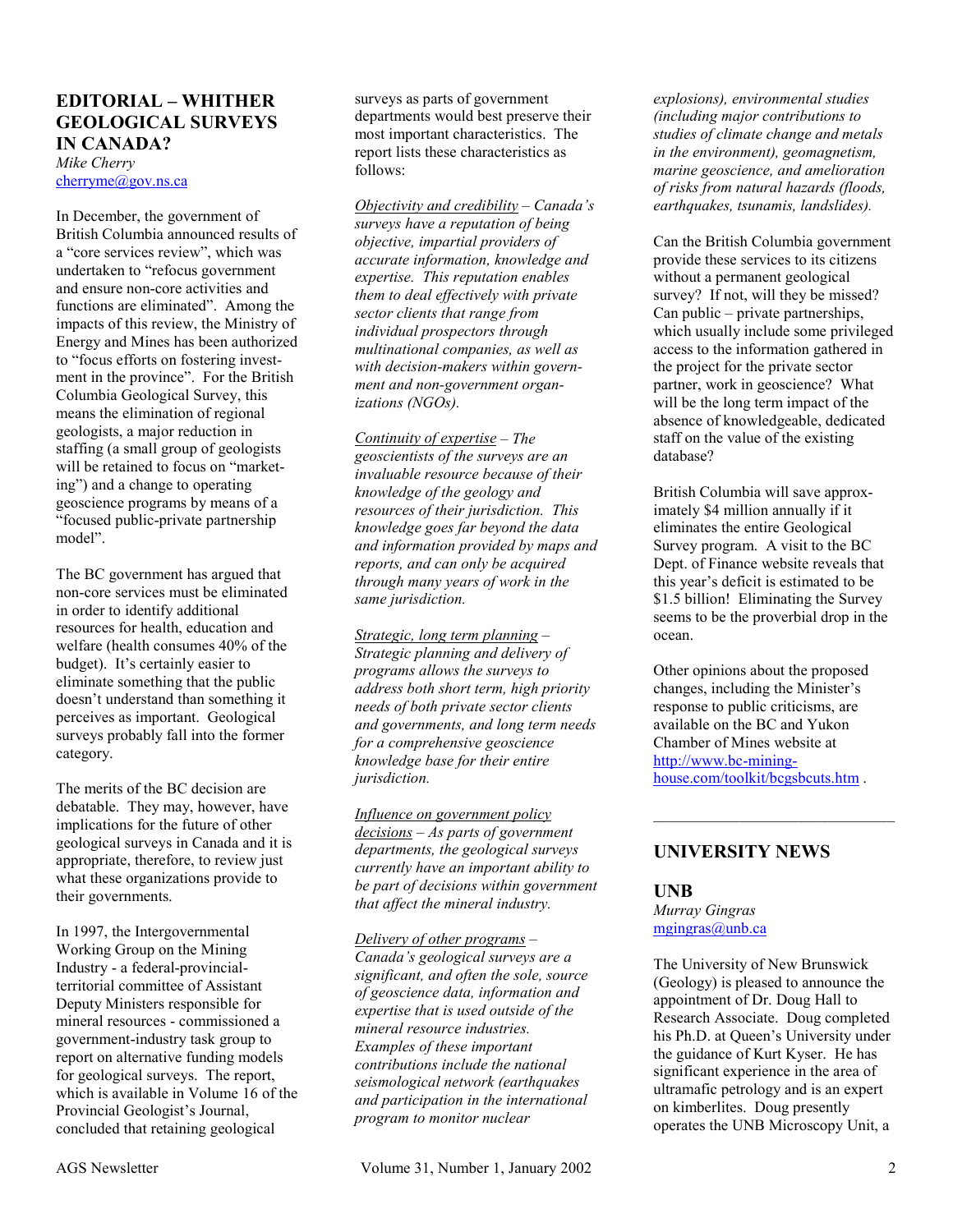task that he will continue in his new position.

We are looking forward to the arrival of Dr. Cliff Shaw, the department's new Igneous Petrologist, in January.

UNB Geology is also pleased to announce that Dr. Murray Gingras and his co-authors, Dr. S George Pemberton and Bo Henk, were awarded the SEPM Best Paper Award at the American Association of Petroleum Geologists' annual convention held in Denver, Colorado in May 2001.

**Acadia**  *Sandra Barr*  sandra.barr@acadiau.ca

Amazingly, the busy fall term is now behind us, and we all survived. We

 $\mathcal{L}_\text{max}$  , where  $\mathcal{L}_\text{max}$  and  $\mathcal{L}_\text{max}$ 

are grateful to David Keighley and Ann Miller, who taught courses for us on a part-time basis. Their assistance was much appreciated, and it was a pleasure to have "new faces" around the department.

November was a busy month for visiting speakers at Acadia. We thank Gordon Fader of GSC (Atlantic) who presented a fascinating talk in November on the applications of multibeam bathymetry to the mapping of the sea floor, displaying historic shipwrecks, Holocene river channels, and Paleozoic structural geology - all in one talk! Alan Sangster, GSC (Ottawa) described for us a lifetime's investigation of the mineral deposits of the Andes of Bolivia, Argentina and Chile, with a healthy dose of vignettes of life in the Altiplano. And, in late November, Bruce McIntyre and Mike Enachescu visited us from Calgary to spread the word about CSPG and the



*Celebrate an AGS Success!* 

*Plan to attend a reception to honour The Last Billion Years Organizing Committee and Contributors* 

*AGS Colloquium Greenway Claymore Inn, Antigonish, Nova Scotia 10:00 pm, Friday, February 8, 2002* 

oil and gas exploration on the "east coast". Their provision of pizza and refreshments to all was very much appreciated, and we hope that they return next year!

Acadia had the largest contingent of students (22) in attendance at the Atlantic Universities Geological Conference at St. Francis Xavier University in Antigonish. Heather Paul won the Frank Shea Memorial Award for the best paper dealing with a topic relating to economic geology. Her paper, an aspect of her honours thesis supervised by Cliff Stanley, was entitled *Petrology and Lithogeochemistry of Volcanic Rocks Hosting Seafloor Hot Springs Systems in the Manus Basin, Southwest Pacific Ocean*. In addition to Heather's talk, Dan Hagan presented a poster on his honours research on the White Rock Formation in the Torbrook area of Nova Scotia, and Jennie Byron produced a new poster on Hugh Fletcher, a pioneer geologist in Nova Scotia 100 years ago, after whom the Fletcher Club is named. By all accounts, the members of the Fletcher Club are looking forward to AGS in February so Antigonish - be warned!

Senior student Heather Paul left for Hawaii on December  $16<sup>th</sup>$ , where she will join the JOIDES Resolution as a student intern on Leg 200 of the Ocean Drilling Program. The voyage will investigate the ocean floor between Hawaii and Mexico, in an area where the ocean is undergoing fast spreading, and intense seismic activity. She will be at sea for 6 weeks, leaving Honolulu on December  $17<sup>th</sup>$  and arriving in San Diego at the end of January. Heather is currently investigating the mineral deposits discovered by a previous ODP cruise in the Bismarck Sea for her honours thesis, and this cruise will help her to understand some of the difficulties of working 4 km below the sea surface.

Faculty and students from Acadia put on a good show at the annual Review of Activities of the New Brunswick and Nova Scotia Departments of Natural Resources. Four students co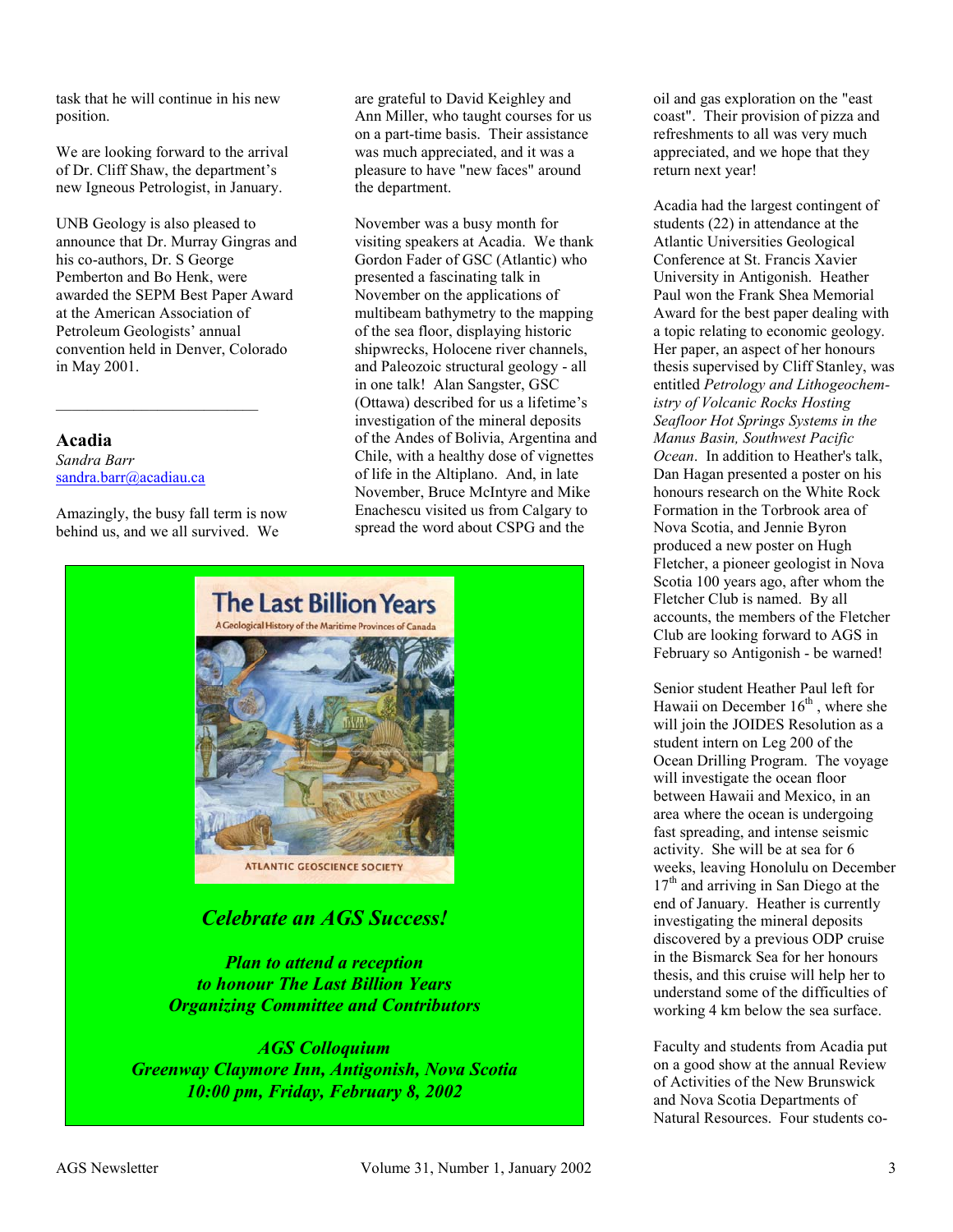authored posters with Sandra Barr at the Nova Scotia event. Paul Ténière showed his latest attempts at putting together the results of his mapping in Guysborough County. Steve King displayed his analysis of the Mira-Bras d'Or terrane boundary in Cape Breton Island using petrophysical and potential field data. Ryan Gould displayed his studies of gabbroic plutons in the Meteghan - Yarmouth area of western Nova Scotia; and Dan Hagan reported on the volcanic rocks in the Torbrook area. Andrea Locke and Cliff Stanley also reported on the preliminary findings of Andrea's study of rare element pegmatite dispersal trends in western Nova Scotia.

At the New Brunswick Department of Natural Resources and Energy event in Fredericton, Kirsten McLaughlin and her supervisor Sandra Barr presented a poster on mapping and interpretation of the Moosehorn Igneous Complex, which straddles the Maine-New Brunswick border. Sandra also presented a talk on her work on the Lower Coverdale anorthosite-ferrogabbro complex and its potential for V, Ti, and P mineralization.

 $\mathcal{L}_\text{max}$  , where  $\mathcal{L}_\text{max}$  and  $\mathcal{L}_\text{max}$ 

#### **St. Francis Xavier**  *Cindy Murphy*  cmurphy@stfx.ca

The Department of Geology at St. Francis Xavier has officially changed its name to the Department of Earth Sciences. This change reflects the faculty's interdisciplinary approach to the study of the Earth to include not only the classical study of the solid Earth, but also the subjects concerning environmental, global change and climate systems, and oceanography.

 $\mathcal{L}_\text{max}$  , where  $\mathcal{L}_\text{max}$  and  $\mathcal{L}_\text{max}$ 



*Participants on the AUGC Mineral Deposits of Southern Cape Breton Island field trip, standing in a paleovent at the Stirling Zn-Pb-Cu-Ag-Au volcanogenic massive sulphide deposit. Photograph by Dan Kontak.* 

#### **APICS Earth Science Committee Update**  *Jarda Dostal*

*St. Mary's University*  jarda.dostal@stmarys.ca

The Atlantic Provinces Inter-University Committee on the Sciences (APICS) was established in 1962. Its goal was to strengthen research and technology in the Maritimes by providing a link between scientists in the universities and the government laboratory sector, and by fostering communication and cooperation among science students in the region's universities. The member organizations (membership is on an institutional basis) include universities and several government laboratories, centers and institutes throughout the Atlantic region. There are ten standing committees of APICS in the following fields: Animal Care, Aquaculture, Biology, Chemistry, Computer Science, Earth Science, Education, Mathematics and Statistics, Physics and Astronomy and Psychology.

The APICS Earth Science Committee (H. Donohoe, J. Dostal, S. Jolicoeur, D. Kontak, D. Mossman, B. Murphy, R. Pickerill, G. Quinlan, P. Reynolds,

AGS Newsletter  $V$ olume 31, Number 1, January 2002 4

I. Spooner and M. Williamson) closely cooperates with AGS. Together APICS and AGS sponsor a speaker tour to provide students with a deeper appreciation of the quality and variety of research. Joint sponsorship of the speaker tour enables us to invite a high-profile external speaker in this time of financial constraints. This year's speaker was Dr. Erik Nielson from the Manitoba Geological Survey who discussed tree ring evidence for environmental change. The Earth Science committee will continue with this joint arrangement for the coming year. Ian Spooner, on behalf of APICS, and Peter Wallace, on behalf of the AGS, have started to organize the tour for this coming spring.

#### **Atlantic Universities Geological Conference**

The committee also sponsors the student-organized Atlantic Universities Geological Conference (AUGC), the oldest geological student conference in Canada. This year, the 51<sup>st</sup> conference was hosted at Saint Francis Xavier University on October 25-27. The student organizing committee of the Faribault Geology Club, chaired by Tara Oicle, ensured that this event was a rewarding and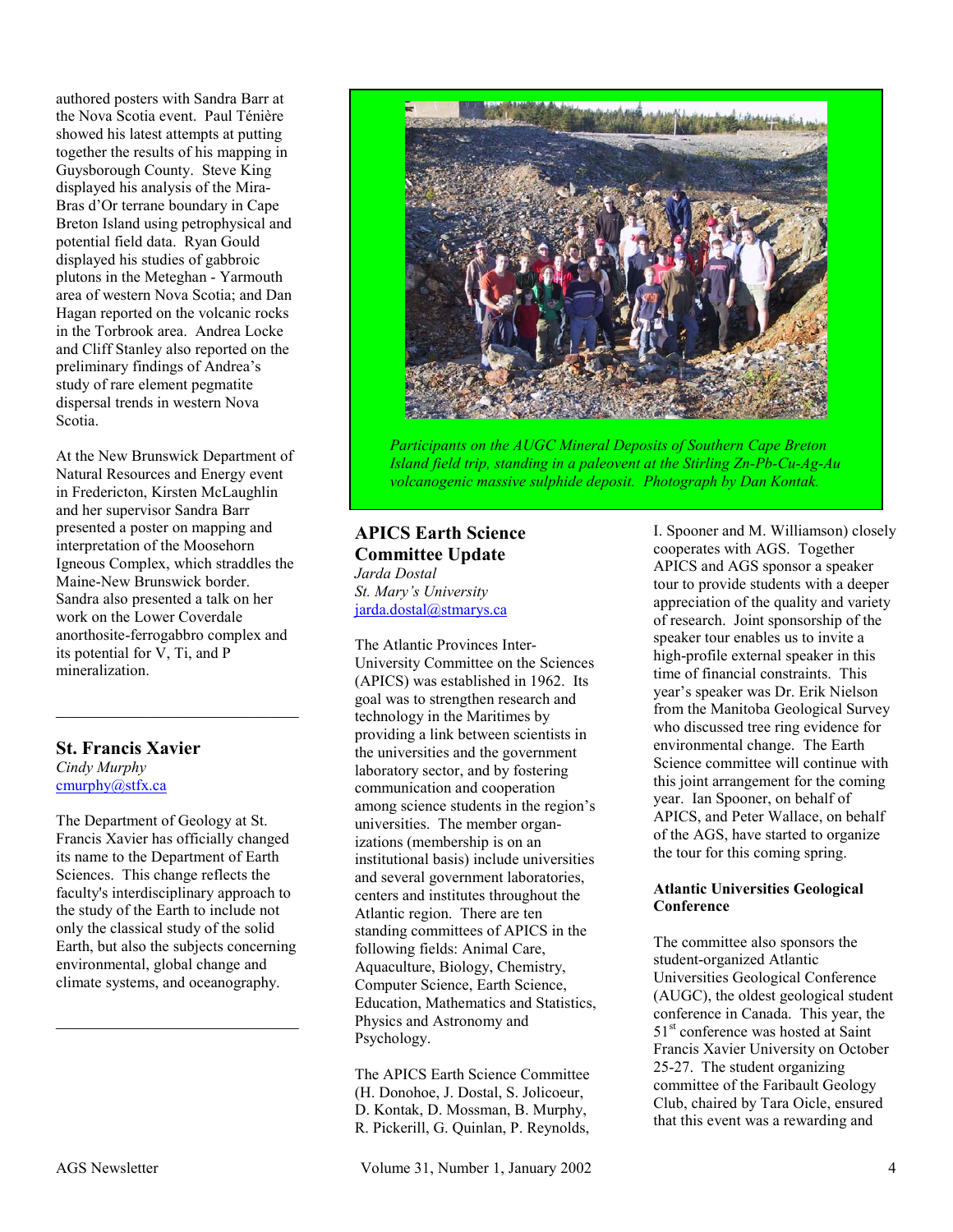

*Participants in the AUGC Tectonic Influence on Sedimentation in the Magdalen Basin field trip, relaxing on the rocks of the Horton/Windsor groups at MacIsaac Point, St. Georges Bay. Photograph by Brendan Murphy.* 

pleasant experience for everybody. The conference was very successful, with more than 80 students attending. It included three one-day field trips.

The first field trip, which focused on mineral deposits of southern Cape Breton Island, was led by Alan Anderson (St. FX), Dan Kontak (NSDNR) and Sid Taylor (St. FX). The participants visited the Coxheath Cu-Mo-Au mineralized porphyry system, the Silvermine (Yava) sandstone-hosted Pb deposit, the Stirling Zn-Pb-Cu-Ag-Au volcanogenic massive sulphide deposit and the Lake Enon Sr-Ba deposit.

The second field trip, to northeastern mainland Nova Scotia, was led by Brendan Murphy (St. FX) and Mike Melchin (St. FX) and centered on tectonic influence on sedimentation along the southern flank of the Late Paleozoic Magdalen Basin.

The third trip, which was led by Ralph Stea (NSDNR), looked at the Mesozoic and Cenozoic of the Antigonish area.

The program on the next day consisted of oral and poster presentations by

students and a luncheon talk by Alan Anderson on the Atlantic Canada Petroleum Institute. Dave Brown (CSPG) was the guest speaker at the evening banquet. Dave talked about the role of students and the CSPG in Atlantic Canada. All talks and posters were outstanding, which made judging a challenge. The judges for the speaker presentations were Dave Brown and Chris White (NSDNR) while Mike Melchin was the poster judge. The APICS award for the best paper was given to Jennifer Young from Memorial University of Newfoundland for a talk entitled *Stratigraphy and Structure of the Humber Arm Allochthon, Southwestern Bay of Islands, Western Newfoundland*. The CSPG Trophy for the best presentation went to Adam Zoltan Csank from Dalhousie University for a presentation entitled *A Late Cretaceous Polar Forest from NW Ellesmere Island: Implications for Climate, Past and Future*. Heather Paul from Acadia University won the Frank Shea Memorial Award for the best paper dealing with Economic Geology (*Petrology and Lithogeochemistry of Volcanic Rocks Hosting Seafloor Hot Springs Systems in the Manus Basin: Southwest Pacific* 

*Ocean*). A poster award went to Greg Feltham from Memorial University of Newfoundland for a poster on *Stratigraphy and Structure of Melange in the Humber Arm Allochthon at Bear Cove, Western Newfoundland*.

The major corporate sponsors of this year's conference (contributing more than \$1,000) included the National Research Council, Imperial Oil, Shell Canada, Northstar, Canadian Society of Petroleum Geologists, Canadian Geological Foundation and Sable Offshore Energy.

The APICS committee is in the process of setting up another AUGC award in the field of Environmental Earth Sciences. We will also continue to sponsor the publication of abstracts of the student presentations at the AUGC in Atlantic Geology. The publication of the abstracts encourages and promotes the AUGC and undergraduate student research.

The Earth Science Committee website has recently been updated and includes recent theses on earth science in Atlantic Canada. The website can be found at

http://www.stmarys.ca/academic/scien ce/geology/apics/home.html .

 $\mathcal{L}_\text{max}$ 

#### **OTHER ORGANIZATIONS**

**Fundy Geological Museum**  *Ken Adams Director/Curator*  adamskd@gov.ns.ca

#### **Plans for Museum Expansion**

The Board of Directors of the Cumberland Geological Society unveiled plans for the expansion of the Fundy Geological Museum at their Annual General Meeting in June. The presentation included a model of the new facility, proposed floor plans, museum visitor profile and the economic benefits of site usage on the local area. As the Chair of the Board stated, "We have a problem, we've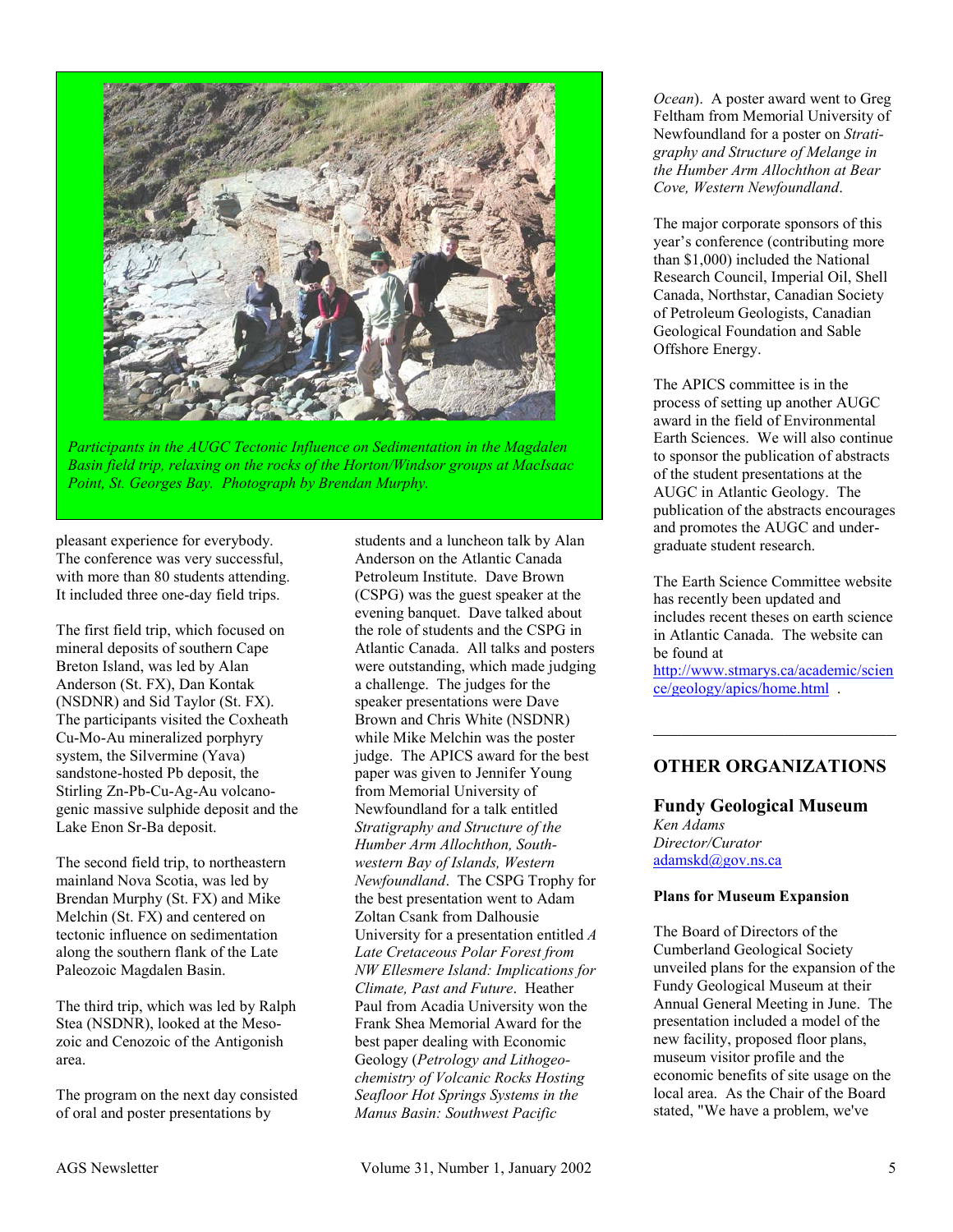### *Atlantic Geoscience Society 2002 Colloquium and Annual General Meeting*

**February 8 – 10, 2002 Greenway Claymore Inn, Antigonish, Nova Scotia** 

#### **PROGRAM**

| <b>Friday, February 8</b>                            |                                                                          |
|------------------------------------------------------|--------------------------------------------------------------------------|
| $15:00 - 19:00$                                      | <b>Poster set-up and registration</b>                                    |
| $16:00 - 17:30$                                      | <b>Atlantic Geology Editors meeting</b>                                  |
| $17:30 - 19:00$                                      | <b>AGS Executive Council meeting</b>                                     |
| $19:00 - 22:00$                                      | <b>Technical Session: Current Research in the Atlantic Provinces I</b>   |
| $22:00 - 24:00$                                      | <b>Poster Session and The Last Billion Years Reception</b>               |
|                                                      | (complimentary refreshments)                                             |
| <b>Saturday, February 9</b>                          |                                                                          |
| $08:00 = 17:30$                                      | <b>Poster Session</b>                                                    |
| $08:00 - 09:40$                                      | <u> Technical Session: Current Research in the Atlantic Provinces II</u> |
| $09:40 - 10:00$                                      | <b>Refreshment break - Courtesy of Corridor Resources Inc.</b>           |
| $10:00 - 12:00$                                      | <b>Technical Session: Current Research in the Atlantic Provinces III</b> |
| $12:00 - 14:00$                                      | <b>Annual General Meeting and Luncheon</b>                               |
| $14:00 - 15:20$                                      | <b>Technical Session: Current Research in the Atlantic Provinces IV</b>  |
| $15:20 - 15:40$                                      | <b>Refreshment break - Courtesy of Corridor Resources Inc.</b>           |
| $15:40 - 17:00$                                      | <b>Technical Session: Current Research in the Atlantic Provinces V</b>   |
|                                                      |                                                                          |
| $17:00 - 18:00$                                      | <b>APICS Earth Sciences Committee meeting</b>                            |
| $18:15 - 24:00$                                      | <b>Cash Bar</b>                                                          |
| $19:00 - 24:00$                                      | <b>Awards Banquet and Social</b>                                         |
|                                                      | <b>Speaker: Dr. Gordon Fader, Geological Survey of Canada - Atlantic</b> |
|                                                      | <b>Multibeam Bathymetry: A Revolution in Marine Geology</b>              |
|                                                      |                                                                          |
|                                                      |                                                                          |
|                                                      | FEES                                                                     |
|                                                      |                                                                          |
| Designation for Construction ACC months and infinity | $0.40.00$ (mass formal and $0.00$ (and $0.00$ )                          |

**Registration fee (includes AGS membership) \$40.00 (professional) or \$10.00 (student) Subscription to Atlantic Geology \$30.00 \$30.00 AGS Luncheon** \$12.00 **AGS Banquet 525.00 \$25.00** 

#### **REGISTRATION**

**Please register as early as possible. On-line registration is available at http://is.dal.ca/~walla/ags . Cheques, made payable to Atlantic Geoscience Society, should be sent to Peter Wallace, Dept. of Earth Sciences, Dalhousie University, Halifax, Nova Scotia, B3H 3J5. Payment may also be made at the registration desk when you arrive.** 

#### **ACCOMMODATIONS**

**The conference will be held at the Greenway Claymore Inn in Antigonish. A number of rooms have been reserved at the Inn for conference attendees. Reservations and payment for accommodations should be made directly with the Claymore Inn by calling 1-888-863-1050 (toll free) or 1-902-863-1050, or via the Internet at greenway.inn@ns.sympatico.ca . Daily room rates for the conference are \$74 (singles), \$82 (twins – 1-4 people) and \$92 (executive – 1-4 people), exclusive of HST. Please quote the conference (AGS Meeting) when making your reservation.**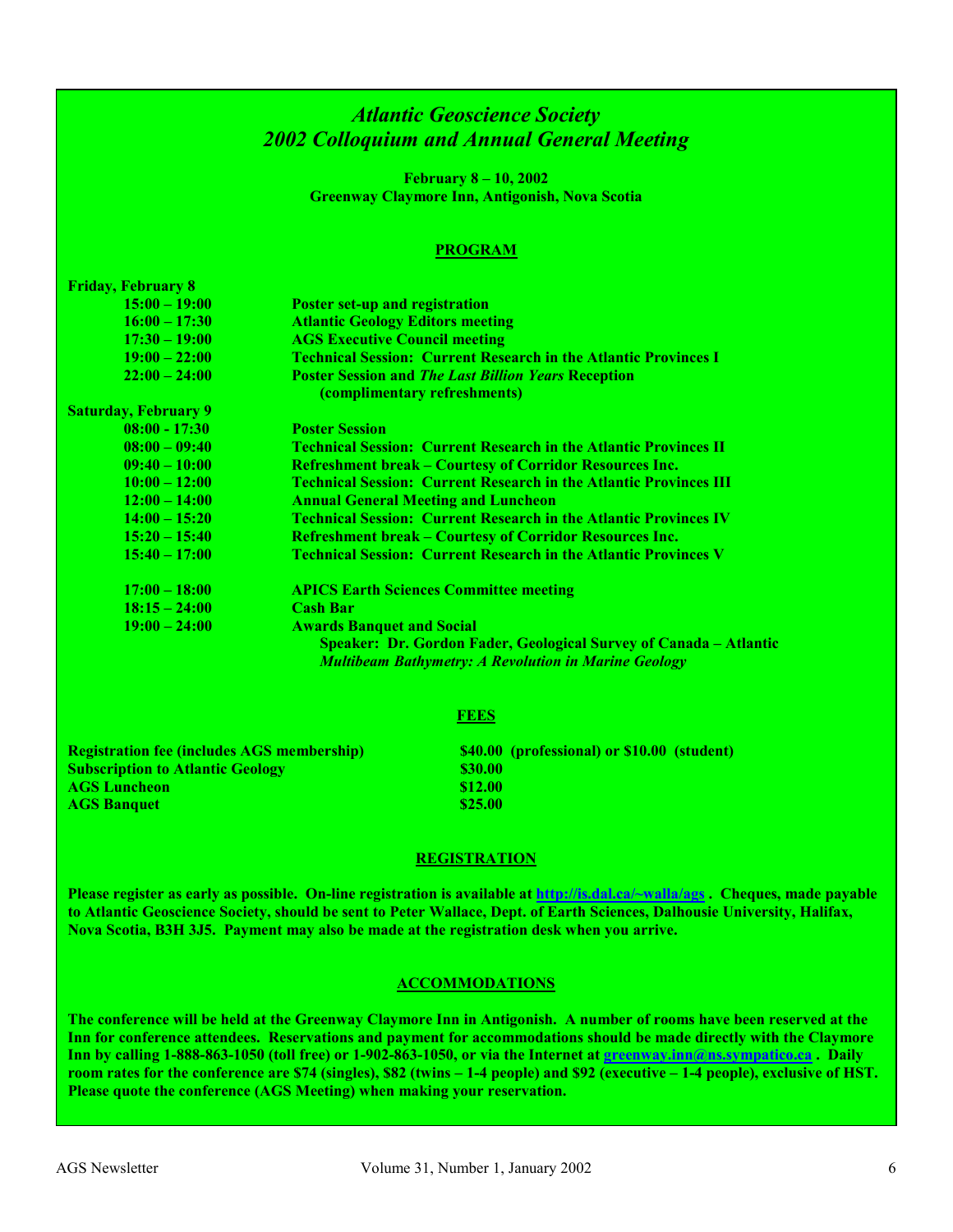been too successful". Opened to the public in December of 1993, the Museum has now completed its eighth year of operation, with site visitation averaging 23,000 each year.

The Board believes that the Museum will continue to play a role in the development of the Bay of Fundy tourism product. The ongoing efforts of the Joggins World Heritage Site Committee, continued development of the Cape Chignecto Provincial Park, and promotion of the area as an international tourist destination by the Bay of Fundy Product Club will result in a greater public awareness of the region's natural heritage and geological treasures. It is anticipated that a significant increase in traffic will occur over the next 5 to 10 years. The building's current size, however, may limit opportunities for the Museum's future growth and the delivery of its public and school programs to a larger audience.

While the Board and staff members are still in the early planning and dreaming stages of the project a number of key issues have been identified.

- - A larger multipurpose room is required. The popularity of the Museum's school program has resulted in an increasing demand for bookings. School groups of over 60 pupils are now making use of a room designed for 20 - 30 students.
- - There is no single space in the building large enough to host traveling exhibits, which is an opportunity to encourage repeat visitation. A number of geologically themed exhibits that are now available require a minimum of 1,500 square feet.
- - Additional storage space is required. In 2000, Dr. Laing Ferguson donated his collection of Joggins fossils and portions of his personal library to the Museum. Other significant collections of local fossils and

minerals may also become available. With the ongoing work at the Wasson Bluff dinosaur site, specimen storage space is already at a premium.

- $\bullet$  Only a small portion of the collection is on display in the museum's permanent exhibition gallery. While this could be addressed through digitization of the collection, additional space is also required to address topics currently not covered in the gallery.
- $\bullet$  Expanded retail space is required to address opportunities for increased on-site revenue generation. A dedicated lapidary work area is envisioned to address the needs of mineral and gem enthusiasts

The process of reaching out to our community, to identify levels of support and to develop new partnerships, has begun. Members of the Board of Directors and staff have already made presentations to a number of groups, including the local media, Parrsboro Town Council, the Board of the Cumberland Regional Economic Development Association and representatives from the Nova Scotia Museum. Response to the project has been positive and the Board and staff will continue to work on the architectural program and to define the details of the building requirements over the next six months. At this stage no official fund raising campaign for the building expansion has been announced. Interested parties and potential partners wishing further details on the project are invited to contact Ken Adams.

#### **Economic Impact of the Fundy Geological Museum**

The Museum expansion presentation also included information on site usage to date, the geographic origin of the visitors, group sizes, evaluation of promotional activities and the potential economic impact associated with 23,500 people visiting the Parrsboro

#### *The Last Billion Years Talk Series*

*A series of illustrated talks, cosponsored by the Nova Scotia Museum of Natural History and the Atlantic Geoscience Society, based on the Society's exciting new publication.* 

#### *Tropical Times*

Wednesday, January 16, 7:30 pm *Conditions in the Maritimes were tropical around 250 to 350 million yers ago. It was a time of desiccating seas followed by coal forests and, finally, the most devastating of all extinction events.* 

#### *The Birth of an Ocean*

Wednesday, February 20, 7:30 pm *Find out how the Atlantic Ocean and the Bay of Fundy formed around 100 to 200 million years ago.* 

#### *The Big Chill: The Story of Glaciers in the Maritimes*

Wednesday, March 20, 7:30 pm *Discover how the recent (and still continuing) Ice Age has shaped the face of the Maritimes.* 

#### *Rocks and Minerals of the Maritimes*

Wednesday, April 17, 7:30 pm *Rocks and minerals are not only attractive but are a part of our everyday lives. They also provide geologists with vital sources of information about our past.* 

#### *Fossils of the Maritimes*

Wednesday, May 15, 7:30 pm *Find out about dinosaurs, fossil forests, mastadons and much more.* 

#### *All talks are in the Museum's auditorium, 1747 Summer Street, Halifax, Nova Scotia*

*Free admission (food bank donation appreciated)*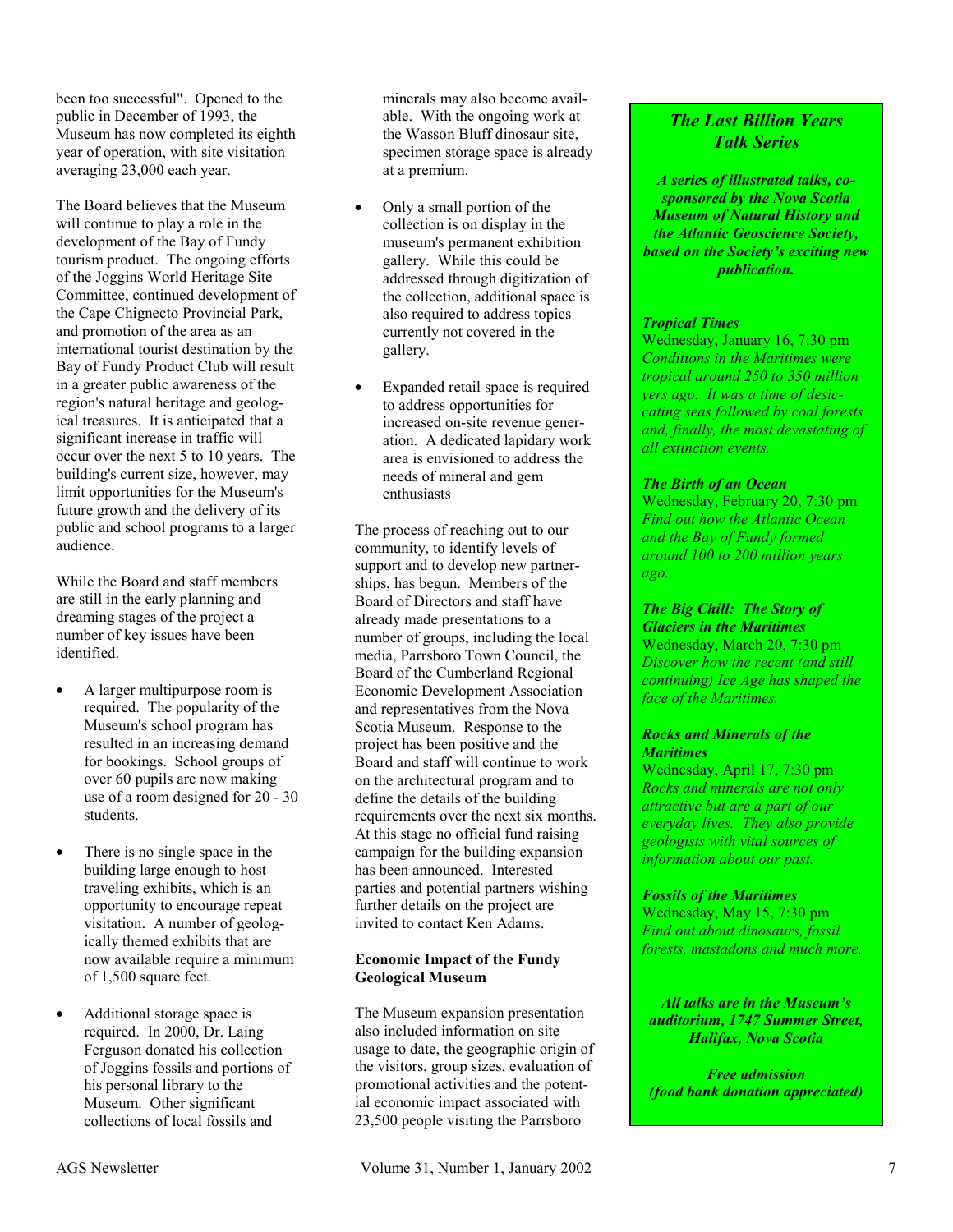area annually. Data related to site visitation have been gathered over the past eight years through the Gift Shop's computerized point of sale system and a number of exit surveys to develop a visitor profile.

Surveys conducted in 2000 and 2001 asked visitors a number of questions related to their activities while in the Parrsboro area, including how and where they anticipated spending their money. A very conservative estimate of expenditures appears to be \$50 per visitor/day, leaving over \$1 million dollars in the area. In addition to this amount, the operation of the Museum injects a further \$400,000 through salaries and purchases of goods and services. The Museum is not the sole beneficiary of the visitors' purchases, as expenditures are distributed through the community for meals, accommodations, entertainment, groceries, auto repairs, fuel and admission to other attractions. The visitors indicated that they traveled to the area for a variety of reasons, presenting us with opportunities to form partnerships with a number of businesses, services and attractions throughout the region.

The following are some of the highlights of the data collected to date.

- - To date in 2001, Nova Scotians accounted for 46% of site visits; United States, 22%; Ontario, 12%; New Brunswick, 6%, and Quebec, 4%. Of these visitors, families accounted for 33% of visits; seniors/adults, 29%; school groups, 14%; bus tours, 3% and programming, 13%.
- - The exit survey conducted in 2000 showed that the primary reason for traveling to Parrsboro area included vacation, 45%; Fundy Geological Museum, 29% and scenery, 7%. This survey also showed that the average group size was 4 persons. Family groups tend to be two adults and two or more school age children. Seniors and adults without children travel as two or more couples. The average length of

stay in area is 2.6 days. This suggests that visitors need places to stay overnight, meals, gas and other services. Other activities planned in area include sightseeing, 32%; dining, 18%; hiking, 18%; shopping, 15% and genealogical research, 4%. The survey showed that 68% of the groups stayed overnight, 27% used campgrounds, 10% stayed at a motel, 9% at a bed and breakfast, 14% used cottages, and 8% stayed with family or friends.

- Accommodations accounted for 28% of expenditures; meals, 18%; groceries/liquor, 9%; souvenirs, 7%; museum, 7% and entertainment, 6%.

#### **Buy-A-Bone Campaign**

Although an official fund raising campaign for the Museum expansion has not gotten underway, there are opportunities for the public to assist in the ongoing development of the Museum exhibits. If you are looking for a unique gift for someone who has everything, we are currently "selling" bones from a Plateosaurus skeleton. The skeleton has over 350 bones, teeth and claws, priced individually from \$10, and we are looking for a buyer for each one. Sponsors receive a certificate and an income tax receipt for their donation and will be recognized on a donor wall. Further information on this project is available on our web page at http://fundygeo.museum.gov.ns.ca .

 $\mathcal{L}_\text{max}$  , and the set of the set of the set of the set of the set of the set of the set of the set of the set of the set of the set of the set of the set of the set of the set of the set of the set of the set of the

**New Brunswick Museum**  *Randall F. Miller Steinhammer Palaeontology Laboratory New Brunswick Museum*  millerrf@nb.aibn.com

In 2000 and 2001 the Natural Sciences Department of the New Brunswick Museum received grants totalling \$48,995 from the Department of Canadian Heritage Museums Assistance Program for collections upgrade

work. This resulted in the addition of eight new specimen cabinets in the palaeontology/geology section, along with specimen boxes and related materials for the safe storage of fossils and minerals. This brings the total number of 'Lane' style cabinets to 100 to house the paleontology collection, and 49 for minerals and rocks. The type fossil collection now numbers 1,141 specimens, cited in over 200 papers. Type specimens vary from stromatolites to trilobites, from lycopods to giant beaver, and more.

In 2001 the Natural Sciences Department also received a grant from the New Brunswick Environmental Trust Fund to help us make the natural science collection databases accessible on the internet. We are currently in the process of developing the web site that will host the databases and preparing search and report screens for Internet users. We expect to make collection access available by the spring of 2002, if not sooner. Internet users will be able to access a subset of the collection fields with more in-depth access available through a password system for particular projects.

In the research end of our work, there are a number of projects ongoing. They include investigation of early Devonian sharks and eurypterids from New Brunswick, a study of an Upper Carboniferous trigonotarbid arachnid from the Minto coalfield, work on the vertebrate fauna of the Albert Formation, and studies of late-glacial environments in the Maritimes. We are now in the fifteenth year offering the G.F. Matthew Research Grants in Geology. Grants are currently valued at about \$1,000 for the Fellowship and \$250 for the Scholarship. Over the 15 years of offering the grant we have supported work on various topics including Devonian plants, geoscience history, archaeology, stratigraphy, Carboniferous arthropods, and Devonian fish. Applications are due each year on December 31st.

Finally, we were very pleased to be involved with *The Last Billion Years*  project. We have had many wonderful